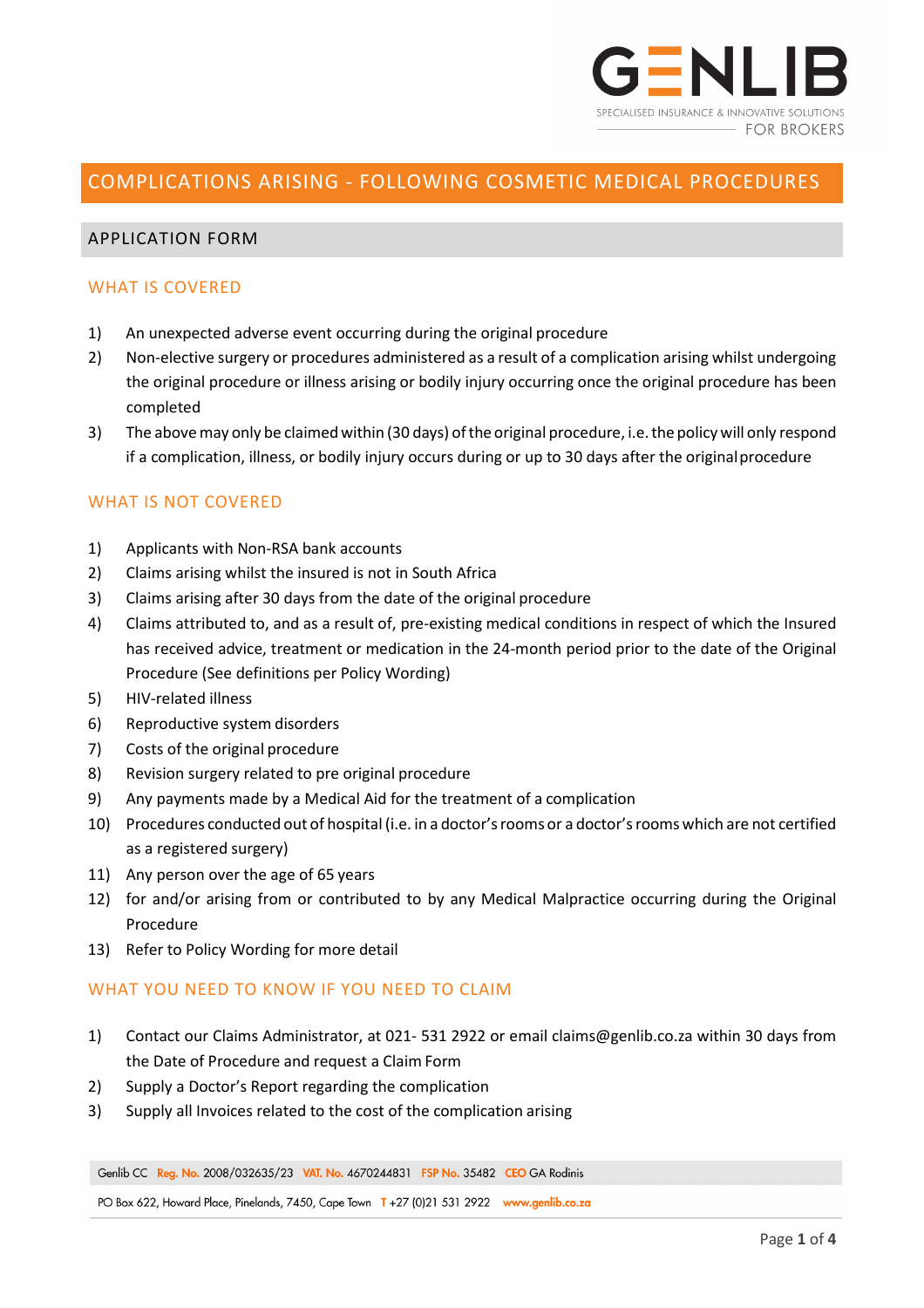

- Should you fail to notify us within the 30 days from Date of Procedure, the claim will not behonoured
- Please note that we will not pay doctor's or service providers directly

# BROKER'S DETAILS (IF APPLICABLE)

| <b>Company Name</b> | <b>Contact Person</b> |  |
|---------------------|-----------------------|--|
| <b>Telephone</b>    | E-Mail                |  |

### INSURED'S DETAILS

Note: Cover is not available to persons over the age of 65 years and is not available to applicants with Non-**RSA Bank Accounts.**

| <b>Patient's Name</b> |                       | <b>Identity Number</b>  |  |
|-----------------------|-----------------------|-------------------------|--|
| <b>Telephone</b>      |                       | E-Mail                  |  |
| <b>Smoker</b>         | Yes $\parallel$<br>No | <b>Doctor's Name</b>    |  |
| <b>Postal Address</b> |                       | <b>Physical Address</b> |  |
| <b>Procedure Name</b> |                       | <b>Procedure Date</b>   |  |

# INSURED'S BANK ACCOUNT DETAILS

| <b>Bank Name</b>      | <b>Branch Code</b>  |  |
|-----------------------|---------------------|--|
| <b>Account Type</b>   | <b>Account Name</b> |  |
| <b>Account Number</b> | Name of Insured     |  |

### COVER REQUIRED

| # | <b>Amount of Cover</b> | <b>Non-Smoker's Cost</b> | <b>Select</b> | <b>Smoker's Cost</b>  | <b>Select</b> |
|---|------------------------|--------------------------|---------------|-----------------------|---------------|
|   | <b>R 15 000 Cover</b>  | R 835.00                 |               | R 1 085.00            |               |
|   | <b>R 20 000 Cover</b>  | R 950.00                 |               | R <sub>1</sub> 285.00 |               |
|   | <b>R 30 000 Cover</b>  | R 1 4 2 8 .00            |               | R 1855.00             |               |

Genlib CC Reg. No. 2008/032635/23 VAT. No. 4670244831 FSP No. 35482 CEO GA Rodinis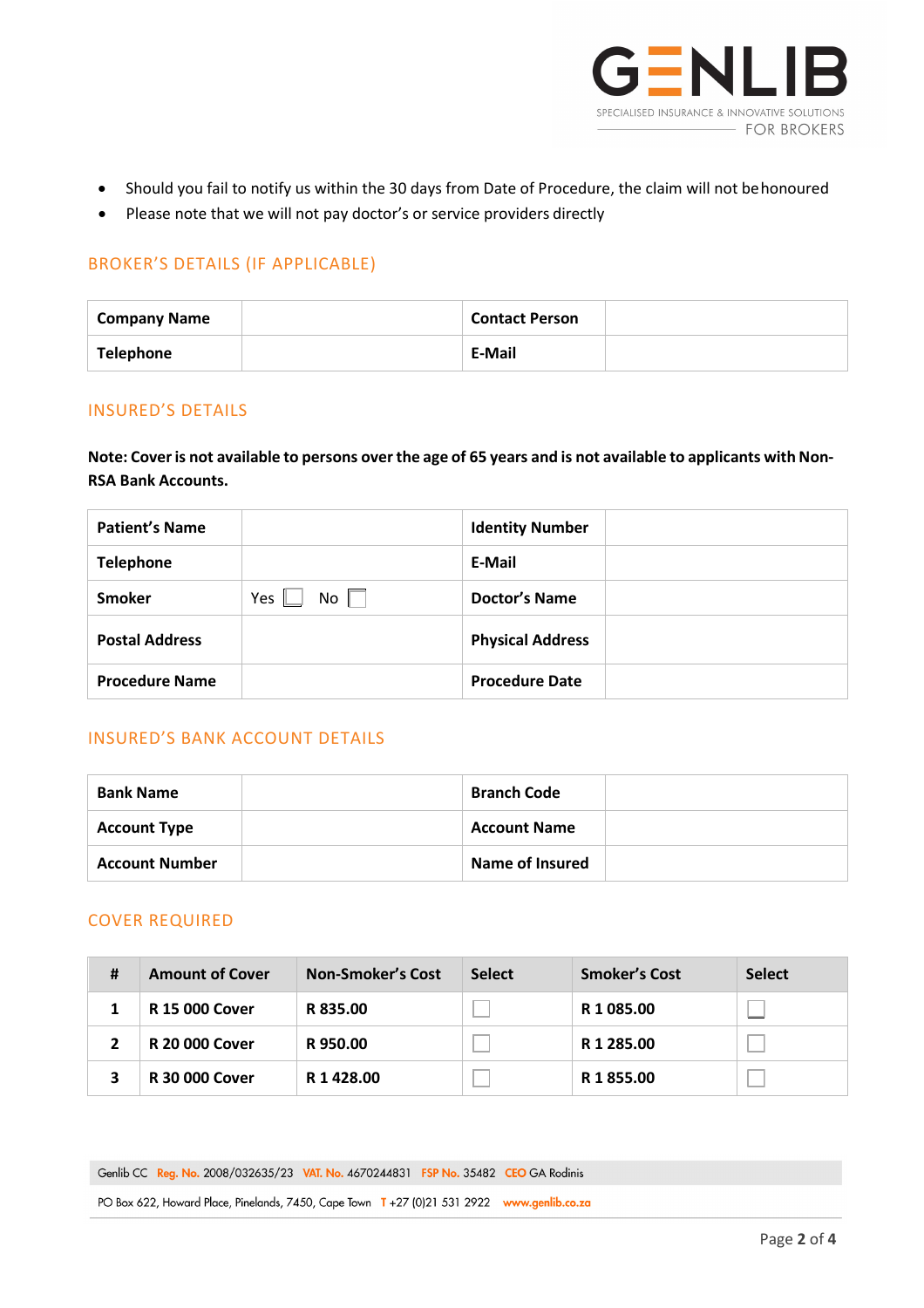

### BANK ACCOUNT DETAILS (FOR DIRECT DEPOSITS)

| Nedbank Limited<br><b>Bank Name</b> |                                           | <b>Branch Code</b>    | 198765     |
|-------------------------------------|-------------------------------------------|-----------------------|------------|
| <b>Account Name</b>                 | Genlib CC - Fulcrum Collections (Pty) Ltd | <b>Account Number</b> | 1183221975 |
| <b>Payment Reference</b>            | Name of Insured                           |                       |            |

#### Premium to be paid prior to the date of the procedure with proof of payment sent to **admin@genlib.co.za**

# ONCE-OFF DEBIT ORDER AUTHORITY & MANDATE (IF APPLICABLE)

#### A. AUTHORITY

| Given by (Account Holder Name) |                                             |                       |                 |  |
|--------------------------------|---------------------------------------------|-----------------------|-----------------|--|
| Bank                           |                                             | Branch Code           |                 |  |
| Account Number                 |                                             |                       |                 |  |
| Type of Account                | Savings<br>Transmission<br>Current (Cheque) |                       |                 |  |
| Amount                         | R                                           |                       |                 |  |
| To (Beneficiary Name)          | Insurer as per Policy Schedule              | <b>Bank Reference</b> | Name of Insured |  |

I/We hereby authorise you to issue and deliver payment instructions to your Banker for collection against my/our abovementioned account at my/our above-mentioned Bank (or any other above-mentioned Bank (or any other Bank or branch to which I/we may transfer my/our account) on condition that the sum of such payment instructions will never exceed my/our obligations as agreed to in the Agreement and commencing on The Procedure Date.

In the event that the payment day falls on a Sunday, or recognised South African public holiday, the payment day will automatically be the very next ordinary business day.

I/We understand that the withdrawals hereby authorised will be processed through a computerised system provided by the South African Banks. I also understand the details of each withdrawal will be printed on my Bank Statement. Such will contain the name Genlib, which will be included in the said payment instruction and if provided to me should enable me to identity the Agreement.

#### B. MANDATE

I/We acknowledge that all payment instructions issued by you shall be treated by my/our above-mentioned Bank as if the instructions have been issued by me/us personally.

#### C. CANCELLATION

I/We agree that although this Authority and Mandate may be cancelled by me/us, such cancellation will not cancel the Agreement. I/We shall not be entitled to any refund of amounts which you have withdrawn while this Authority was in force, if such amounts were legally owing to you.

#### D. ASSIGNMENT

I/We acknowledge that this Authority may be ceded or assigned to a third party in the event that an authorised Collection Agency is utilised to process Premium Collections and Payments.

Genlib CC Reg. No. 2008/032635/23 VAT. No. 4670244831 FSP No. 35482 CEO GA Rodinis